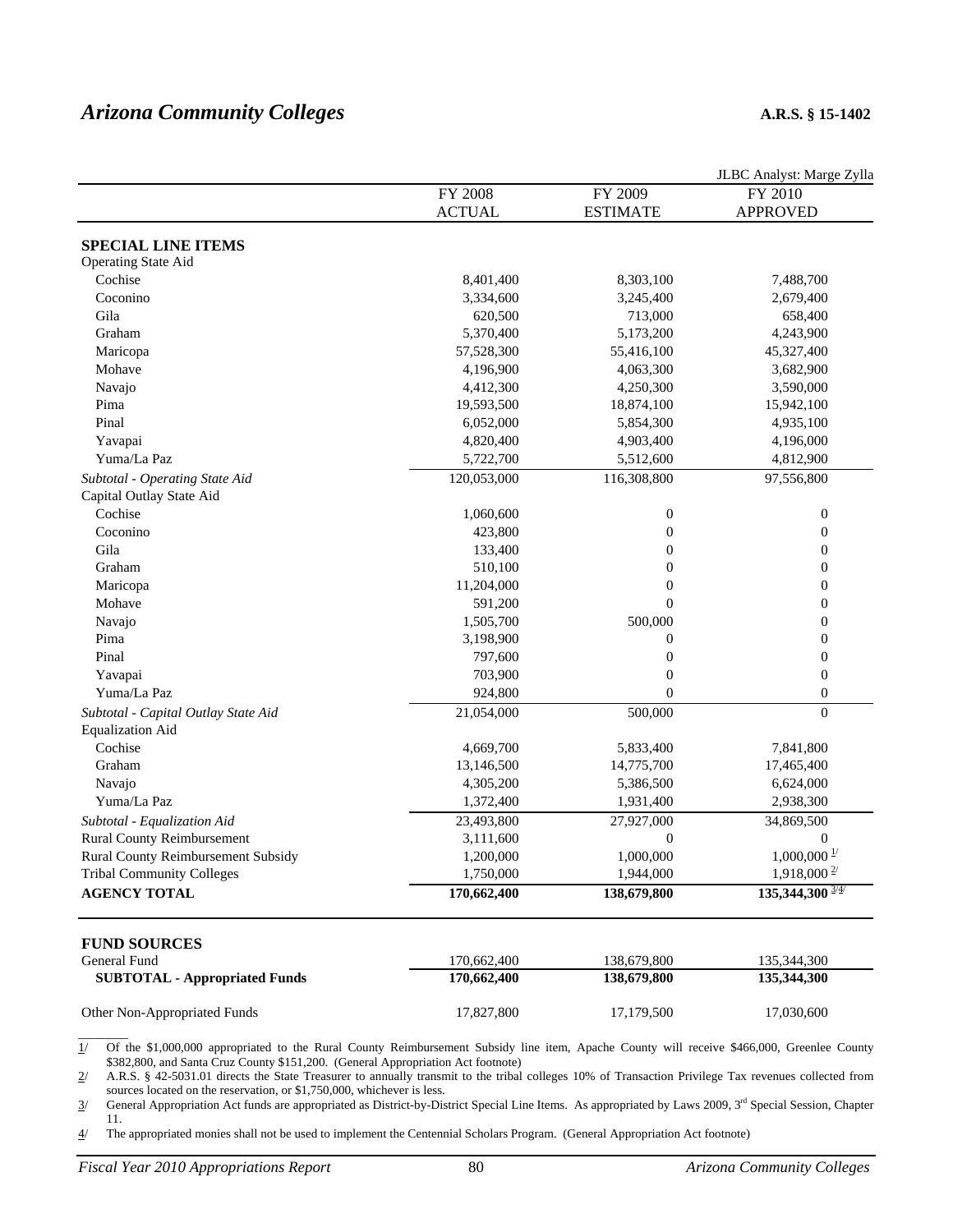**AGENCY DESCRIPTION —** The Arizona community college system is comprised of 10 college districts and 1 provisional district. Arizona's community colleges provide programs and training in the arts, sciences and humanities, and vocational education leading to an Associates degree, Certificate of Completion, or transfer to a Baccalaureate degree-granting college or university.

| <b>PERFORMANCE MEASURES</b>                             | FY 2006<br>Actual | FY 2007<br>Actual | FY 2008<br>Actual | FY 2010<br>Approved |
|---------------------------------------------------------|-------------------|-------------------|-------------------|---------------------|
| • No. of applied Baccalaureate programs collaboratively | NA                |                   |                   |                     |
| developed with the universities.                        |                   |                   |                   |                     |

Comments: The community colleges did not submit information for any measure labeled as "NA" as required by the General Appropriation Act. The reporting body for the community colleges, the Arizona Community College Association (ACCA), was not aware of this performance measure for the colleges at that time.

#### *Operating State Aid*

The budget includes \$97,556,800 from the General Fund for Operating State Aid in FY 2010. This amount funds the following adjustments:

### **Enrollment Growth**

This budget includes an increase of \$1,077,300 from the

formula, however, prohibited a district from receiving growth funding unless it's most recent audited FTSE count exceeds its highest audited FTSE count recorded from and after FY 2004.

The Higher Education Budget Reconciliation Bill (BRB) (Laws 2009, 3rd Special Session, Chapter 9) permanently eliminates the hold harmless provision.

| <b>Table 1</b>                          |                                               |                                                  |                                                                           |                                                                  |  |  |  |
|-----------------------------------------|-----------------------------------------------|--------------------------------------------------|---------------------------------------------------------------------------|------------------------------------------------------------------|--|--|--|
| FY 2010 Operating State Aid Adjustments |                                               |                                                  |                                                                           |                                                                  |  |  |  |
| <b>District</b>                         | <b>FY 2010</b><br><b>Enrollment</b><br>Growth | <b>Elimination</b><br>of Hold<br><b>Harmless</b> | <b>Continue Midyear</b><br>FY 2009 Operating<br><b>State Aid eduction</b> | <b>FY 2010</b><br><b>Operating State</b><br><b>Aid Reduction</b> |  |  |  |
| Cochise                                 | 515,600<br>S.                                 |                                                  | \$.<br>(642,500)                                                          | \$.<br>(687,500)                                                 |  |  |  |
| Coconino                                | $\theta$                                      | \$<br>(61,900)                                   | (251,100)                                                                 | (253,000)                                                        |  |  |  |
| Gila                                    | 60,900                                        |                                                  | (55,200)                                                                  | (60, 300)                                                        |  |  |  |
| Graham                                  | $_{0}$                                        | (125,700)                                        | (400, 300)                                                                | (403,300)                                                        |  |  |  |
| Maricopa                                | $\Omega$                                      | (1.479.900)                                      | (4,288,100)                                                               | (4,320,700)                                                      |  |  |  |
| Mohave                                  | 272,000                                       |                                                  | (314, 400)                                                                | (338,000)                                                        |  |  |  |
| Navajo                                  | $\theta$                                      |                                                  | (328,900)                                                                 | (331,400)                                                        |  |  |  |
| Pima                                    | 0                                             |                                                  | (1,460,500)                                                               | (1,471,500)                                                      |  |  |  |
| Pinal                                   | 0                                             | (9,800)                                          | (453,000)                                                                 | (456, 400)                                                       |  |  |  |
| Yavapai                                 | 58,900                                        |                                                  | (379, 400)                                                                | (386,900)                                                        |  |  |  |
| Yuma/La Paz                             | 169,900                                       |                                                  | (426,600)                                                                 | (443,000)                                                        |  |  |  |
| <b>Total</b>                            | \$1,077,300                                   | \$(1,677,300)                                    | \$(9,000,000)                                                             | \$(9,152,000)                                                    |  |  |  |

General Fund in FY 2010 for Operating State Aid to fund growth in statutory formula costs for the program. *(See Table 1 for district allocations.)* 

#### **Elimination of Hold Harmless**

This budget includes a decrease of \$(1,677,300) from the General Fund in FY 2010 for Operating State Aid for the elimination of the hold harmless provision in the funding formula. *(See Table 1 for district allocations.)* 

In the past, the formula "held harmless" districts with declining Full-Time Student Equivalent (FTSE) enrollment, as the formula did not adjust state aid downward for these districts. The Operating State Aid

### **Operating State Aid Reduction**

The budget continues a \$(9,000,000) decrease from the General Fund originally approved in the midyear FY 2009 revisions and includes an additional \$(9,152,000) decrease from the General Fund in FY 2010. The reductions are allocated among the districts on a pro rata basis based on the appropriated Operating State Aid in the same year in which the aid is reduced. *(See Table 1 for district allocations. Also see related discussion of the American Reinvestment and Recovery Act at the end of this narrative.)*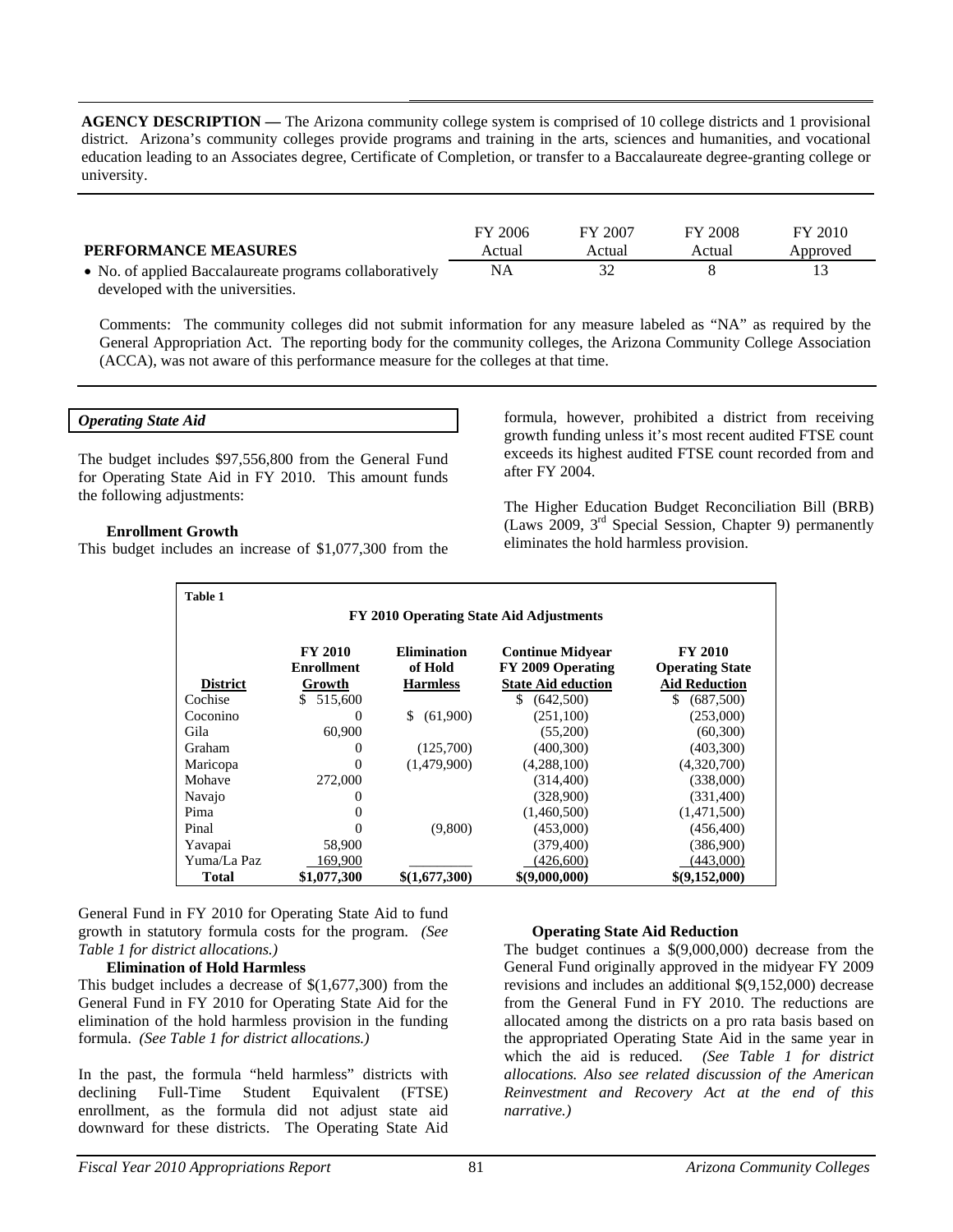The Higher Education BRB notwithstands the program's statutory funding formula for FY 2010 and stipulates that its funding instead shall equal the amount appropriated in the General Appropriation Act.

*Background* – The Operating State Aid Special Line Items provide each community college district with funds for continuing operating and maintenance expenses pursuant to A.R.S. § 15-1466.

Operating State Aid funding for FY 2010 is based on audited FY 2008 enrollment of 118,434 Full Time Student Equivalent (FTSE), which has increased by 126 FTSE, or 0.1% from FY 2007. *(See Table 2 for additional FTSE information.)* This growth results in a net increase of \$1,077,300 to fund enrollment growth under the statutory formula in FY 2010. The Operating State Aid formula adjusts state aid in an amount that reflects only growth in the FTSE enrollment count. This enrollment adjustment is calculated by multiplying the increase in the most recent year's actual FTSE for each district by the average state aid per FTSE appropriated in the current fiscal year. *(For FY 2010, the last actual FTSE data was from FY 2008.)*

| Table 2                             |                                                |         |               |  |  |  |
|-------------------------------------|------------------------------------------------|---------|---------------|--|--|--|
| <b>Community College Enrollment</b> |                                                |         |               |  |  |  |
|                                     | <b>FY 2007</b><br><b>FY 2008</b><br>Percentage |         |               |  |  |  |
| <b>District</b>                     | <b>FTSE</b>                                    | FTSE    | <b>Change</b> |  |  |  |
| Cochise                             | 6.844                                          | 7,369   | 7.7%          |  |  |  |
| Coconino                            | 2.052                                          | 1.989   | $(3.1\%)$     |  |  |  |
| Gila                                | 753                                            | 815     | 8.2%          |  |  |  |
| Graham                              | 2.401                                          | 2.273   | $(5.3\%)$     |  |  |  |
| Maricopa                            | 69.561                                         | 68,054  | $(2.2\%)$     |  |  |  |
| Mohave                              | 2.866                                          | 3.143   | 9.7%          |  |  |  |
| Navajo                              | 2.304                                          | 2.501   | 8.6%          |  |  |  |
| Pima                                | 19.807                                         | 20.222  | 2.1%          |  |  |  |
| Pinal                               | 3.823                                          | 3.813   | $(0.3\%)$     |  |  |  |
| Yavapai                             | 3,618                                          | 3,678   | 1.7%          |  |  |  |
| Yuma/La Paz                         | 4,279                                          | 4,577   | 7.0%          |  |  |  |
| <b>Total</b>                        | 118,308                                        | 118,434 | 0.1%          |  |  |  |
|                                     |                                                |         |               |  |  |  |

*Capital Outlay State Aid* 

The budget includes no funding from the General Fund for Capital Outlay State Aid in FY 2010. This amount funds the following adjustments:

### **Eliminate One-Time Funding**

The budget includes a decrease of \$(500,000) from the General Fund in FY 2010 for the Northland Pioneer Community College Training Facility to eliminate onetime funding.

### **Continue Suspension of Capital Outlay Formula**

The budget continues to suspend Capital Outlay State Aid for FY 2010. This would forego \$20,088,800 in formula costs for that program for FY 2010, which includes \$20,054,000 already suspended for FY 2009 plus \$34,800 in foregone formula growth for the formula in FY 2010.

*(Please see related discussion of the American Reinvestment and Recovery Act at the end of this narrative.)*

The Higher Education BRB suspends Capital Outlay State Aid for FY 2010.

*Background* – The Capital Outlay Special Line Items provide the community college districts with funds for capital land, building, and equipment needs pursuant to A.R.S. § 15-1464.

The Capital Outlay State Aid formula provides per capita funding to districts based on the district's size and the most recent years actual audited FTSE. The statutory formula provides \$210 per FTSE for districts with 5,000 or less FTSE or \$160 per FTSE for districts with greater than 5,000 FTSE.

Unlike Operating State Aid, the Capital Outlay State Aid formula does not hold harmless districts with declining FTSE; therefore, a decline in enrollment results in a reduction to Capital Outlay State Aid.

### *Equalization Aid*

The budget includes \$34,869,500 from the General Fund for Equalization Aid in FY 2010. This amount funds the following adjustments:

### **Formula Increase**

The budget includes an increase of \$6,942,500 from the General Fund in FY 2010 for Equalization Aid to fund growth in statutory formula costs for the program.

*Background* – The Equalization Special Line Items provide additional state aid to qualifying community college districts whose tax base is insufficient to provide adequate funding for continuing operations and maintenance pursuant to A.R.S. § 15-1468.

Equalization Aid is paid to community college districts with property tax bases that are less than the minimum assessed value specified in A.R.S. § 15-1402. Under the Equalization Aid formula, the minimum assessed valuation is increased by the average growth in actual assessed valuation for the 2 most recent years for all rural districts with populations of less than 500,000 persons. For the FY 2010 Equalization Aid formula calculation, the minimum assessed valuation increased 18.8% to \$1.5 billion. *(See Table 3 for the calculation of the growth rate.)*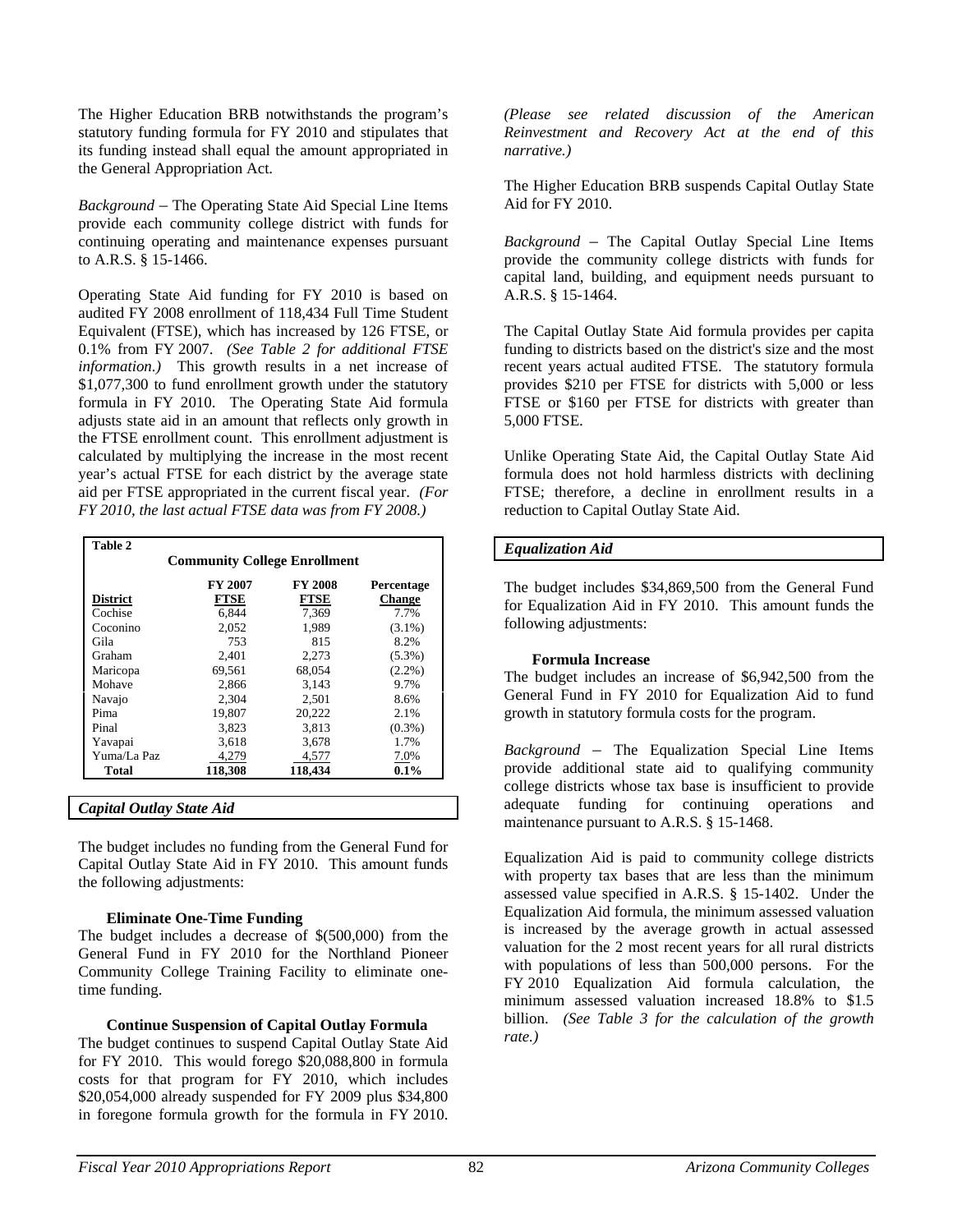| Table 3                                                               |                                       |                  |          |  |  |  |  |
|-----------------------------------------------------------------------|---------------------------------------|------------------|----------|--|--|--|--|
|                                                                       | <b>Equalization Growth Factor for</b> |                  |          |  |  |  |  |
|                                                                       | <b>Tax Years (TY) 2007-2008</b>       |                  |          |  |  |  |  |
|                                                                       |                                       |                  | TY 2007- |  |  |  |  |
|                                                                       | TY 2007                               | TY 2008          | 2008     |  |  |  |  |
| <b>District</b>                                                       | <b>Primary AV</b>                     | Primary AV       | % Growth |  |  |  |  |
| Cochise*                                                              | \$ 812,722,300                        | \$902,389,900    | 11.0%    |  |  |  |  |
| Graham*                                                               | 135,117,600                           | 175,053,000      | 29.6%    |  |  |  |  |
| Navajo*                                                               | 812.314.300                           | 908,254,800      | 11.8%    |  |  |  |  |
| Yuma/LaPaz*                                                           | 1,108,394,800                         | 1.271.166.000    | 14.7%    |  |  |  |  |
| Coconino                                                              | 1,514,258,100                         | 1,686,709,700    | 11.4%    |  |  |  |  |
| Mohave                                                                | 1,890,688,700                         | 2,286,744,000    | 21.0%    |  |  |  |  |
| Pinal                                                                 | 1,908,801,700                         | 2,471,639,600    | 29.5%    |  |  |  |  |
| Yavapai                                                               | 2.470.265.900                         | 2.956.557.400    | 19.7%    |  |  |  |  |
| <b>Total</b>                                                          | \$10,652,563,400                      | \$12,658,514,400 | 18.8%    |  |  |  |  |
|                                                                       |                                       |                  |          |  |  |  |  |
| * These districts qualify to receive Equalization Aid under the state |                                       |                  |          |  |  |  |  |
| funding formula.                                                      |                                       |                  |          |  |  |  |  |

Equalization Aid is paid out based on the difference between the minimum assessed valuation and the most recent actual assessed valuation for the district. Equalization Aid is calculated at the lesser of \$1.37 per \$100 of the district's assessed valuation or the district's levy rate. *(See Table 4 for a breakdown of Equalization Aid funding for qualifying districts.)* 

| Table 4<br>FY 2010 Additional Equalization Funding |                |              |  |  |  |
|----------------------------------------------------|----------------|--------------|--|--|--|
|                                                    |                | FY 2009-2010 |  |  |  |
| <b>District</b>                                    | <b>FY 2010</b> | % Growth     |  |  |  |
| Cochise                                            | \$2,008,400    | 33.2%        |  |  |  |
| Graham                                             | 2,689,700      | 17.5%        |  |  |  |
| Navajo                                             | 1,237,500      | 22.1%        |  |  |  |
| Yuma/LaPaz                                         | 1,006,900      | 50.2%        |  |  |  |
| Total                                              | \$6,942,500    | 24.0%        |  |  |  |
|                                                    |                |              |  |  |  |

*Rural County Reimbursement* 

The Rural County Reimbursement Special Line Item reimburses community college districts for students enrolled from counties that are not a part of an established community college district. The appropriation is funded from the General Fund. Pursuant to A.R.S. § 15-1469.01, the FY 2008 expenditure of \$3,111,600 was offset by a corresponding reduction in the counties' sales tax apportionment. The payments made on behalf of the counties are not included in county expenditure limits established in the Arizona Constitution. The FY 2009 and FY 2010 dollar amounts are not yet known. Given the language of A.R.S. § 15-1469.01, these monies do not appear in the General Appropriation Act.

### *Rural County Reimbursement Subsidy*

The budget includes \$1,000,000 from the General Fund for Rural County Reimbursement Subsidy in FY 2010. This amount is unchanged from FY 2009.

This funding partially offsets the cost to counties that are not part of an established community college district. The funding is appropriated proportionally to Apache, Greenlee, and Santa Cruz Counties based on the amount that is withheld from each county's sales tax apportionment to fund Rural County Reimbursement. Laws 2009,  $1<sup>st</sup>$  Regular Session, Chapter 12 had originally allocated \$523,500 to Apache, \$188,700 to Greenlee and \$287,800 to Santa Cruz for FY 2010. Laws 2009, 3rd Special Session, Chapter 11, however, restored the FY 2010 allocations to the FY 2007 levels of \$466,000 to Apache, \$382,800 to Greenlee, and \$151,200 to Santa Cruz.

### *Tribal Community Colleges*

The budget includes \$1,918,000 from the General Fund for Tribal Community Colleges in FY 2010. This amount funds the following adjustments:

### **Reduction to Comply with 10% Cap**

The budget includes a decrease of \$(26,000) from the General Fund in FY 2010 for Tribal Community College funding. The adjustment would reflect implementation of a 10% cap on the amount of Transaction Privilege Tax revenues collected from sources located on Indian reservations that may be distributed to tribal community colleges, pursuant to Laws 2007, Chapter 265. That change has been in effect since FY 2008, but was not reflected in the program's FY 2009 appropriation.

*Background* – A.R.S. § 42-5031.01 allows any qualifying tribal community college to receive \$1,750,000, or 10% of the Transaction Privilege Tax revenues collected from sources located on Indian reservations, whichever is less. Laws 2007, Chapter 265 repealed the statute that previously limited distribution of these monies to Diné College. As a result, Tohono O'odham College became eligible to receive General Fund monies starting in FY 2008.

The Tribal Community Colleges Special Line Item provides tribal community colleges with funding for maintenance, renewal, and capital expenses. Actual amounts will depend on FY 2010 collections. Given the language of A.R.S. § 42-5031.01, these monies do not appear in the General Appropriation Act.

The budget assumes that \$1,724,000 will be distributed to Diné College in FY 2010 and \$194,000 will be distributed to Tohono O'odham Community College. Actual program funding will be contingent upon compacts with the Executive that have not been finalized as of this writing.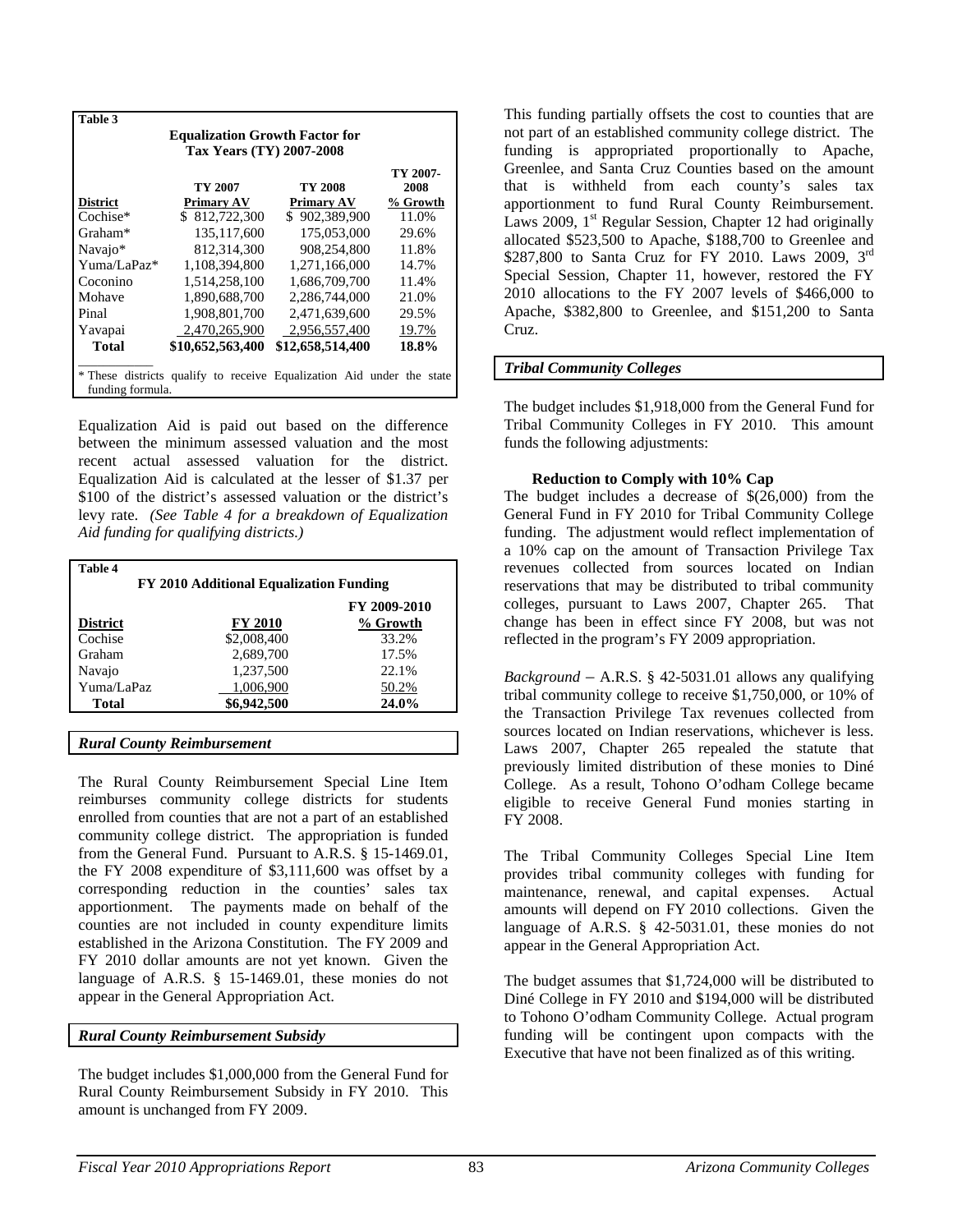#### *Other Issues*

#### *Nursing Education*

Laws 2005, Chapter 330 established the Arizona Partnership for Nursing Education Demonstration Project (APNEDP). The purpose of the project is to enhance nursing education programs in Arizona, with the goal of doubling the current number of nursing graduates in the state by FY 2010.

Chapter 330 also established the Nursing Education Demonstration Project Fund. Monies in the fund are allocated to Arizona public universities and community colleges based on a comparison of the number of nursing students graduating in FY 2005 from those institutions. Monies allocated to the universities are administered by the Arizona Board of Regents, while monies allocated to the community colleges are passed through the Department of Commerce.

Chapter 330 annually appropriates \$4,000,000 from the General Fund to the Nursing Education Demonstration Project Fund from FY 2006 through FY 2010. Of the total \$4,000,000 annual appropriation, \$1,368,000 is allocated to the universities and \$2,632,000 is allocated to the community colleges. These amounts are based on FY 2005 nursing graduation rates. Total grant amounts are higher than the \$2.6 million appropriation in FY 2007 through FY 2009 given the carry-forward amounts from previous years. The APNEDP was set to expire at the end of FY 2010, however, Laws 2009, Chapter 92, extended the expiration date until the end of FY 2015.

The community college funds are distributed using a

competitive grant process. Three criteria were used to determine funding: the quality of the nursing program, how the program meets the geographic and diverse needs of its community, and the program budget.

In FY 2010, the Department of Commerce plans to distribute a total of \$2,993,600 in grants to community colleges. Grant awards declined from FY 2009 due to non-renewals for several colleges. *(Table 5 shows grant distribution amounts.)* 

| Table 5                                                          |             |             |             |  |  |  |  |
|------------------------------------------------------------------|-------------|-------------|-------------|--|--|--|--|
| <b>Distribution of Nursing Grants</b>                            |             |             |             |  |  |  |  |
| <b>FY 2010</b><br><b>Community College</b><br>FY 2008<br>FY 2009 |             |             |             |  |  |  |  |
| Chandler/Gilbert                                                 | \$174,200   | \$          | S           |  |  |  |  |
| Estrella Mountain                                                | 79,600      | 119,200     | 244,100     |  |  |  |  |
| Gateway                                                          | 383,200     | 257,700     | 500,400     |  |  |  |  |
| Glendale College                                                 | 292,800     | 393,500     | 334,800     |  |  |  |  |
| Phoenix College                                                  | 332,500     | 484,300     | 267,000     |  |  |  |  |
| Rio Salado College                                               | 351.800     | 121,100     |             |  |  |  |  |
| Scottsdale                                                       | 171,500     |             |             |  |  |  |  |
| Arizona Western                                                  | 261,300     | 445,300     | 1,181,000   |  |  |  |  |
| Eastern Arizona                                                  | 127,600     |             |             |  |  |  |  |
| Central Arizona                                                  | 257,800     | 437,000     | 346,200     |  |  |  |  |
| Coconino                                                         | 94,600      | 107,500     |             |  |  |  |  |
| Mohave                                                           | 157,900     | 158,000     |             |  |  |  |  |
| <b>Northland Pioneer</b>                                         | 183,000     | 120,100     | 120,100     |  |  |  |  |
| Pima                                                             | 215,800     |             |             |  |  |  |  |
| Yavapai                                                          | 401,400     | 395,800     |             |  |  |  |  |
| <b>Total</b>                                                     | \$3,485,000 | \$3,039,500 | \$2,993,600 |  |  |  |  |

#### *Community College Revenue Sources*

In addition to state General Fund monies, Arizona's community colleges receive revenues from a number of other sources, including student tuition and fees, local property taxes, grants, and other monies generated by the colleges. Of the total, the community colleges receive 9%

| Table 6         |               |                     | <b>Total Estimated Community College Revenues - FY 2009</b> |               |                 |                              |                             |                                    |
|-----------------|---------------|---------------------|-------------------------------------------------------------|---------------|-----------------|------------------------------|-----------------------------|------------------------------------|
| <b>District</b> | State Aid $1$ | <b>Tuition/Fees</b> | <b>Property</b><br>Taxes                                    | <b>Grants</b> | Other $^{2/}$   | <b>FY 2009</b><br>Total $3/$ | <b>FY 2008</b><br>Total $4$ | % Change<br>from<br><b>FY 2008</b> |
| Cochise         | \$13,494,000  | \$6,854,500         | \$15,002,100                                                | \$ 8.714,800  | 5,400,300<br>S. | \$.<br>50,108,200            | \$<br>48,193,100            | 4.0%                               |
| Coconino        | 2,994,300     | 5,535,800           | 7,974,500                                                   | 4,137,700     | 934,500         | 21,827,900                   | 21,974,000                  | $-0.7%$                            |
| Gila $4$        | 657,800       |                     | 2,872,400                                                   | 35,000        | 475,000         | 4.095.400                    | 4,120,900                   | $-0.6%$                            |
| Graham          | 19,548,600    | 5.340.700           | 3,295,500                                                   | 5,640,000     | 3,776,300       | 38,001,400                   | 41,201,400                  | $-7.8%$                            |
| Maricopa        | 51,128,000    | 227,316,700         | 443,204,200                                                 | 148,525,500   | 131,951,500     | 1,006,414,000                | 949,091,500                 | 6.0%                               |
| Mohave          | 3,748,900     | 9.974.000           | 16,355,100                                                  | 8,145,000     | 408,100         | 38,945,500                   | 35,958,900                  | 8.3%                               |
| Navajo          | 9,807,900     | 3,800,000           | 12,306,200                                                  | 4,475,000     | 4,743,700       | 35,461,700                   | 32,613,500                  | 8.7%                               |
| Pima            | 17.413.600    | 40.271,000          | 95,027,000                                                  | 32,433,000    | 6.915.000       | 193,520,100                  | 188,996,600                 | 2.4%                               |
| Pinal           | 5,401,300     | 8,347,000           | 32,812,500                                                  | 12,797,000    | 1.061.600       | 60,872,400                   | 60,054,300                  | 1.4%                               |
| Yavapai         | 4,524,000     | 7,939,800           | 40,711,200                                                  | 6,026,300     | 6,252,600       | 65,833,300                   | 65,883,100                  | $-0.1%$                            |
| Yuma/La Paz     | 7,017,400     | 8,526,800           | 26,385,300                                                  | 10,900,000    | 6.544,600       | 59,800,700                   | 58,148,800                  | 2.8%                               |
| <b>Total</b>    | \$135,735,800 | \$323,906,300       | \$695,946,000                                               | \$241,829,300 | \$168,463,200   | \$1,574,880,600              | \$1,506,236,100             | $4.6\%$                            |
|                 |               |                     |                                                             |               |                 |                              |                             |                                    |

Includes the \$9,000,000 operating lump sum reduction for the midyear FY 2009 revisions.

Includes auxiliary programs, interest incomes, workforce development funds, and transfers.

 $3/$  Total revenues do not include bond proceeds or district fund balances. Including these amounts total revenues are estimated to be \$2,072,337,600 for FY 2009.

4/ Total revenues do not include bond proceeds or district fund balances. Including these amounts total revenues are estimated to be \$2,054,576,300 for FY 2008.

5/ Gila Provisional Community College contracts with Graham County's Eastern Arizona College (EAC) in order to provide degree programs. Therefore, Gila's tuition and fee revenues are collected by Graham according to their contract agreement.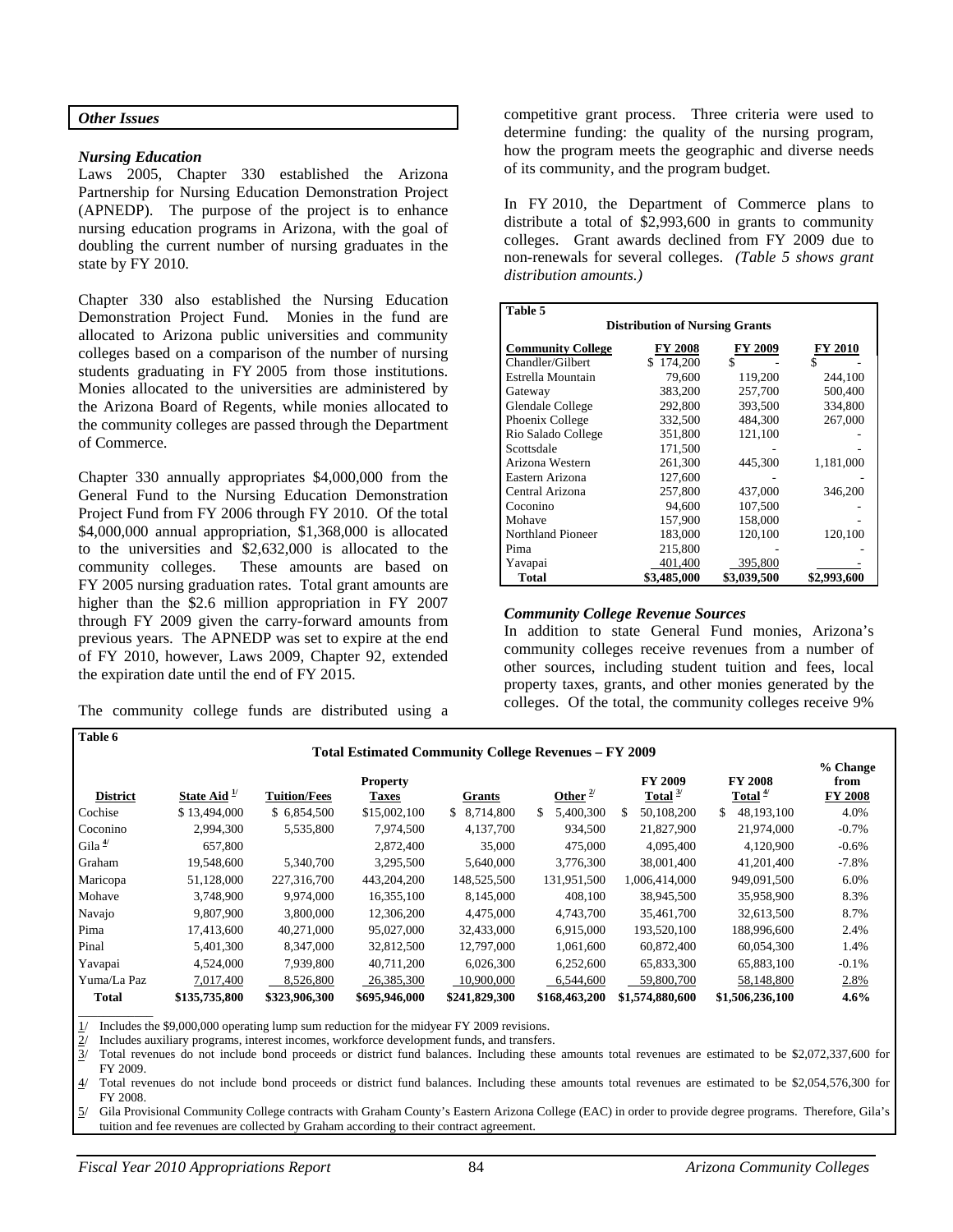of their revenues from state aid.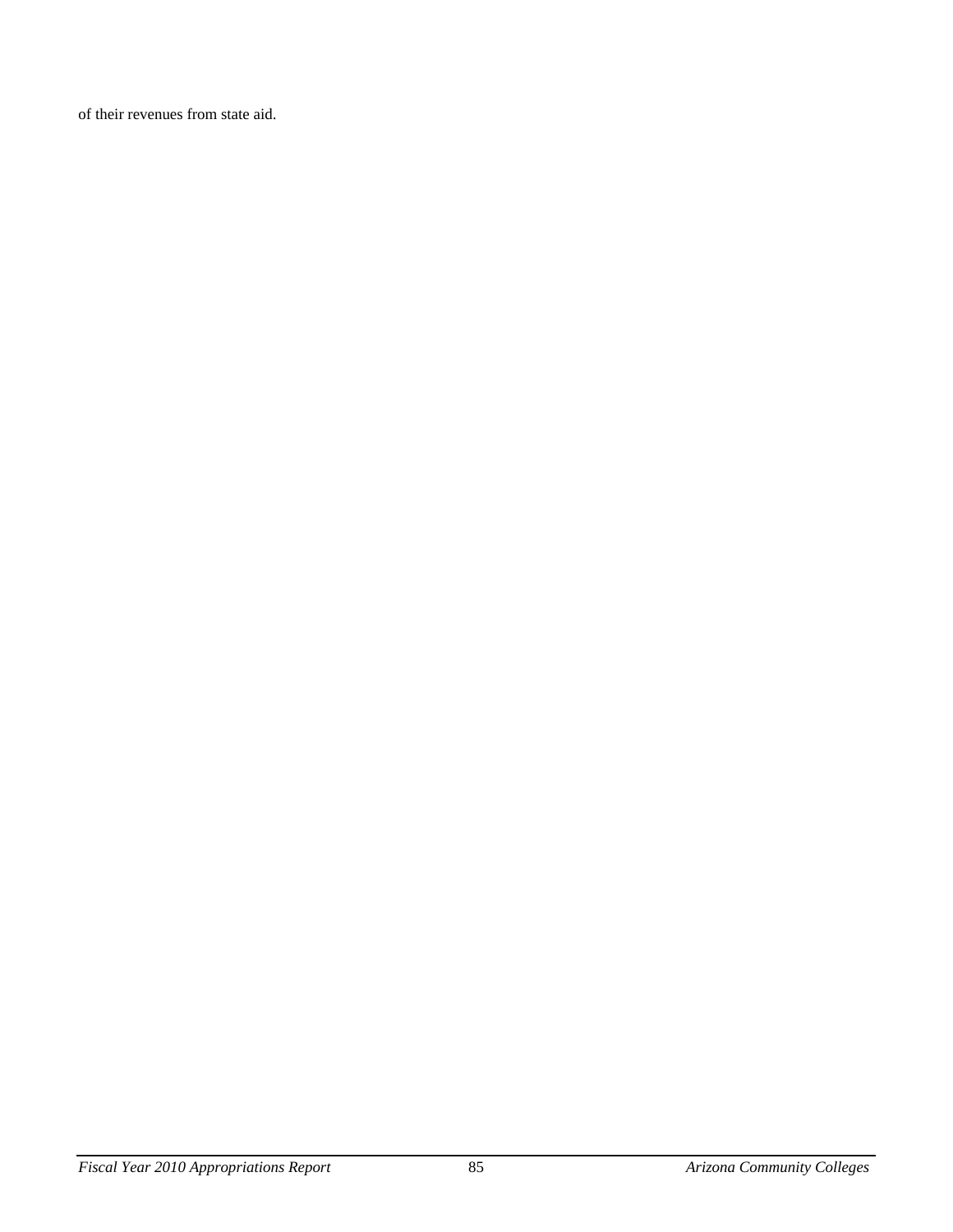For FY 2009, base operating revenues from all sources are estimated to be \$1,574,880,600, an increase of 4.6% from FY 2008. *(See Table 6 for a summary of FY 2009 total revenue estimates.)* 

Property taxes are the single largest revenue source for the community colleges, accounting for over 44% of their revenues. There are 2 types of property taxes: primary and secondary. For the community colleges, primary property taxes are levied for operating purposes and secondary property taxes are levied to pay for capital outlay expenses. Each community college district determines its primary and secondary property tax rates.

Combined rates declined for all districts from FY 2008, largely as the result of local property assessed valuation increases. *(See Table 7 for a summary of FY 2009 property tax rates.)* 

| <b>Table 7</b>                               |         |           |          |                                     |  |  |
|----------------------------------------------|---------|-----------|----------|-------------------------------------|--|--|
| <b>Community College Tax Rates - FY 2009</b> |         |           |          |                                     |  |  |
|                                              | Primary | Secondary | Combined | % Change in<br><b>Combined Rate</b> |  |  |
| <b>District</b>                              | Rate    | Rate      | Rate     | from FY 2008                        |  |  |
| Cochise                                      | \$1.66  | \$0.00    | \$1.66   | $(4.6\%)$                           |  |  |
| Coconino                                     | 0.37    | 0.10      | 0.46     | $(4.6\%)$                           |  |  |
| Gila                                         | 0.56    | 0.00      | 0.56     | $(6.5\%)$                           |  |  |
| Graham                                       | 1.88    | 0.00      | 1.88     | $(6.0\%)$                           |  |  |
| Maricopa                                     | 0.78    | 0.16      | 0.94     | $(3.8\%)$                           |  |  |
| Mohave                                       | 0.72    | 0.00      | 0.72     | $(13.0\%)$                          |  |  |
| Navajo                                       | 1.17    | 0.17      | 1.34     | $(5.8\%)$                           |  |  |
| Pima                                         | 0.98    | 0.15      | 1.14     | $(4.1\%)$                           |  |  |
| Pinal                                        | 1.41    | 0.00      | 1.41     | (21.7%)                             |  |  |
| Yavapai                                      | 1.20    | 0.14      | 1.34     | $(12.0\%)$                          |  |  |
| Yuma/La Paz                                  | 1.63    | 0.37      | 1.99     | $(8.7\%)$                           |  |  |

The community colleges also collect tuition and fees from enrolled students. These collections account for approximately 21% of total revenues. Tuition and fees are assessed on a per credit hour basis. FY 2009 average tuition was \$1,920, an increase of 8.4% from FY 2008. Full-time annual tuition costs range from \$1,440 at Navajo, to \$2,130 at Maricopa. *(See Table 8 for FY 2009 resident tuition and fee rates.)* 

Community colleges also receive grants and "other" revenue from a variety of sources. Combined, they account for approximately 26% of community college revenues. Grants traditionally come from the federal government, including: the U.S. Department of Education, Small Business Administration, National Science Foundation, and Health and Human Services. Revenue listed in the "other" category includes auxiliary programs, interest incomes, workforce development funds, and transfers.

### *Total Community College Expenditures*

*Table 9* shows total budgeted FY 2009 community college expenditures. In FY 2009, total budgeted expenditures are approximately \$2,091,694,400. As mentioned previously, base operating revenues for FY 2009 are \$1,574,880,600; however, this figure does not include allocated fund

### **Table 8**

**Community College Resident Tuition and Fees – FY 2009**

| <b>District</b>  | <b>Cost Per</b><br><b>Credit Hour</b> | Annual<br>Cost <sup>17</sup> | % Change from<br><b>FY 2008</b> |
|------------------|---------------------------------------|------------------------------|---------------------------------|
| Cochise          | \$51                                  | \$1.540                      | 4.8%                            |
| Coconino         | 66                                    | 1.970                        | 16.6%                           |
| Gila $^{2/}$     |                                       |                              |                                 |
| Graham           | 46                                    | 1,380                        | 6.2%                            |
| Maricopa         | 71                                    | 2.130                        | 9.2%                            |
| Mohave           | 62                                    | 1,870                        | 10.0%                           |
| Navajo           | 48                                    | 1.440                        | 36.4%                           |
| Pima             | 54                                    | 1,625                        | 3.8%                            |
| Pinal            | 56                                    | 1.680                        | 5.3%                            |
| Yavapai          | 52                                    | 1,560                        | 6.1%                            |
| Yuma/La Paz      | 56                                    | 1,680                        | 21.7%                           |
| Weighted Average | \$64                                  | \$1,920                      | 8.4%                            |
|                  |                                       |                              |                                 |

Annual cost is for 30 hours a year, or 15 hours per semester.

 $\overline{2}$ / Gila Provisional Community College contracts with Graham county's Eastern Arizona College (EAC) in order to provide degree programs. Therefore, Gila's tuition and fee amounts are the same as Graham's.

| Table 9                                                   |                 |            |
|-----------------------------------------------------------|-----------------|------------|
| <b>Community Colleges - FY 2009 Budgeted Expenditures</b> |                 |            |
|                                                           |                 |            |
| <b>General/Restricted Funds</b>                           | Total           | % of Total |
| Instruction                                               | \$461,108,600   | 22%        |
| <b>Public Service</b>                                     | 28.813.100      | 1%         |
| Academic Support                                          | 122,073,700     | 6%         |
| <b>Student Services</b>                                   | 189,060,400     | 9%         |
| <b>Administrative Support</b>                             | 245,324,200     | 12%        |
| Operation & Maintenance                                   | 79,290,700      | 4%         |
| Scholarships/Grants                                       | 59.850.200      | 3%         |
| <b>Auxiliary Enterprises</b>                              | 3,800           |            |
| Contingency                                               | 63,639,500      | 3%         |
| Subtotal                                                  | \$1,249,164,200 | 60%        |
| <b>Auxiliary Enterprises Fund</b>                         | \$175,511,700   | 8%         |
| <b>Plant Fund</b>                                         | \$526,922,600   | 25%        |
| <b>Debt Service</b>                                       | \$140,095,900   | 7%         |
| <b>Total</b>                                              | \$2,091,694,400 |            |

balances or bond proceeds. Including these amounts, total available revenues are \$2,072,337,600. Of the total \$2,091,694,400 in expenditures, \$1,249,164,200, or 60%, of these expenditures are from the community colleges' general and restricted funds. This includes about \$461,108,600, or 22%, for instruction and \$245,324,200, or 12%, for administrative support.

Expenditures for auxiliary enterprises, including revenue generating retail and business services such as parking lots, book stores, and food service, are \$175,511,700, or 8% of the total. Plant Fund expenditures, which generally include capital costs, are \$526,922,600, or 25% of the total. The remaining \$140,095,900 is for debt service.

## *American Reinvestment and Recovery Act*

The American Recovery and Reinvestment Act (ARRA) requires the U.S. Department of Education to distribute \$831,869,300 to Arizona as part of the State Fiscal Stabilization Fund for education programs. (*Please see the ARRA summary pages for more information.)*